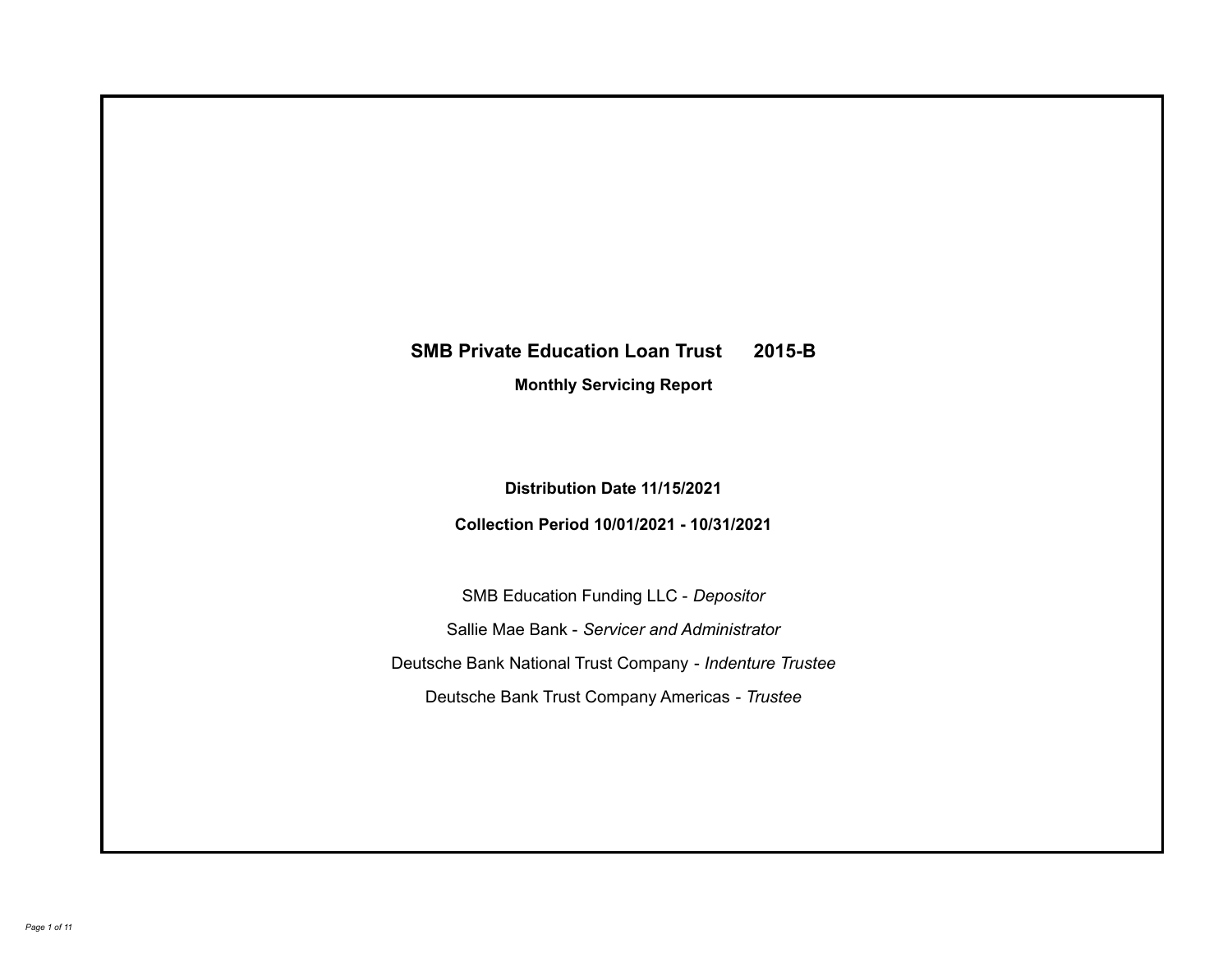A

| <b>Student Loan Portfolio Characteristics</b>           | <b>Settlement Date</b><br>07/30/2015 | 09/30/2021                       | 10/31/2021                       |
|---------------------------------------------------------|--------------------------------------|----------------------------------|----------------------------------|
| Principal Balance<br>Interest to be Capitalized Balance | \$700,964,388.29<br>42,430,107.89    | \$244,405,097.84<br>7,297,043.26 | \$239,118,577.88<br>6,845,302.52 |
| Pool Balance                                            | \$743,394,496.18                     | \$251,702,141.10                 | \$245,963,880.40                 |
|                                                         |                                      |                                  |                                  |
| Weighted Average Coupon (WAC)                           | 8.13%                                | 7.77%                            | 7.77%                            |
| Weighted Average Remaining Term                         | 128.84                               | 125.29                           | 125.18                           |
| Number of Loans                                         | 63,899                               | 22,727                           | 22,214                           |
| Number of Borrowers                                     | 43,918                               | 15,751                           | 15,407                           |
| Pool Factor                                             |                                      | 0.338584886                      | 0.330865888                      |
| Since Issued Total Constant Prepayment Rate (1)         |                                      | 8.40%                            | 8.41%                            |

| <b>Debt Securities</b> | <b>Cusip/Isin</b> | 10/15/2021      | 11/15/2021      |
|------------------------|-------------------|-----------------|-----------------|
| A <sub>2</sub> A       | 78448QAB4         | \$15,846,526.72 | \$11,939,625.81 |
| A2B                    | 78448QAC2         | \$7,428,059.38  | \$5,596,699.59  |
| A <sub>3</sub>         | 78448QAD0         | \$75,000,000.00 | \$75,000,000.00 |
|                        | 78448QAE8         | \$70,000,000.00 | \$70,000,000.00 |
|                        | 78448QAF5         | \$50,000,000.00 | \$50,000,000.00 |

| $\sim$<br>◡ | <b>Certificates</b> | Cusip/Isin | 10/15/2021 | 11/15/2021   |
|-------------|---------------------|------------|------------|--------------|
|             | Residual            | 78448Q108  | 100,000.00 | \$100,000.00 |

| <b>Account Balances</b>                | 10/15/2021      | 11/15/2021      |
|----------------------------------------|-----------------|-----------------|
| Reserve Account Balance                | \$1,896,081.00  | \$1,896,081.00  |
|                                        |                 |                 |
| <b>Asset / Liability</b>               | 10/15/2021      | 11/15/2021      |
| Overcollateralization Percentage       | 13.28%          | 13.59%          |
| Specified Overcollateralization Amount | \$83,427,555.00 | \$83,427,555.00 |
| Actual Overcollateralization Amount    | \$33,427,555.00 | \$33,427,555.00 |

(1) Since Issued Total CPR calculations found in monthly servicing reports issued on or prior to September 15, 2015 originally included loans that were removed from the pool by the sponsor because they became ineligible for the pool between the cut-off date and settlement date. On October 5, 2015, Since Issued Total CPR calculations were revised to exclude these loans and all prior monthly servicing reports were restated. For additional information, see 'Since Issued CPR Methodology' found in section VIII of this report .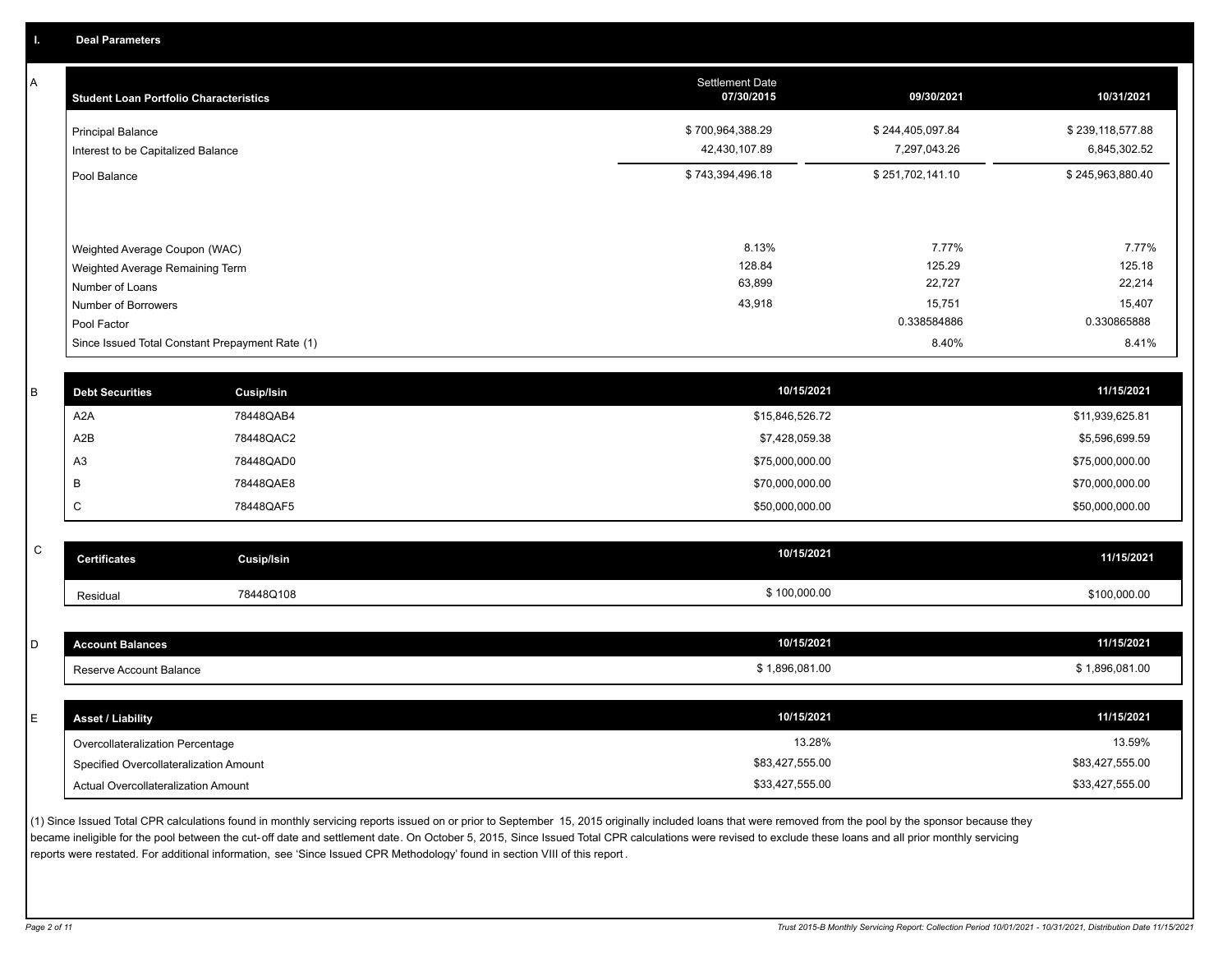# **II. 2015-B Trust Activity 10/01/2021 through 10/31/2021**

| A | <b>Student Loan Principal Receipts</b> |                |
|---|----------------------------------------|----------------|
|   | <b>Borrower Principal</b>              | 5,172,980.70   |
|   | Seller Principal Reimbursement         | 0.00           |
|   | Servicer Principal Reimbursement       | 0.00           |
|   | <b>Other Principal Deposits</b>        | 124,912.69     |
|   | <b>Total Principal Receipts</b>        | \$5,297,893.39 |

#### B **Student Loan Interest Receipts**

| <b>Total Interest Receipts</b>  | \$1,333,090.66 |
|---------------------------------|----------------|
| Other Interest Deposits         | 1,033.70       |
| Servicer Interest Reimbursement | 0.00           |
| Seller Interest Reimbursement   | 0.00           |
| <b>Borrower Interest</b>        | 1,332,056.96   |

| С | <b>Recoveries on Realized Losses</b>                             | \$44,546.59    |
|---|------------------------------------------------------------------|----------------|
| D | <b>Investment Income</b>                                         | \$171.84       |
| Е | <b>Funds Borrowed from Next Collection Period</b>                | \$0.00         |
| F | <b>Funds Repaid from Prior Collection Period</b>                 | \$0.00         |
| G | <b>Loan Sale or Purchase Proceeds</b>                            | \$0.00         |
| H | <b>Initial Deposits to Distribution Account</b>                  | \$0.00         |
|   | <b>Excess Transferred from Other Accounts</b>                    | \$0.00         |
| J | <b>Borrower Benefit Reimbursements</b>                           | \$0.00         |
| K | <b>Other Deposits</b>                                            | \$0.00         |
| L | <b>Other Fees Collected</b>                                      | \$0.00         |
| M | <b>AVAILABLE FUNDS</b>                                           | \$6,675,702.48 |
| N | Non-Cash Principal Activity During Collection Period             | \$11,373.43    |
| O | Aggregate Purchased Amounts by the Depositor, Servicer or Seller | \$125,946.39   |
| P | Aggregate Loan Substitutions                                     | \$0.00         |
|   |                                                                  |                |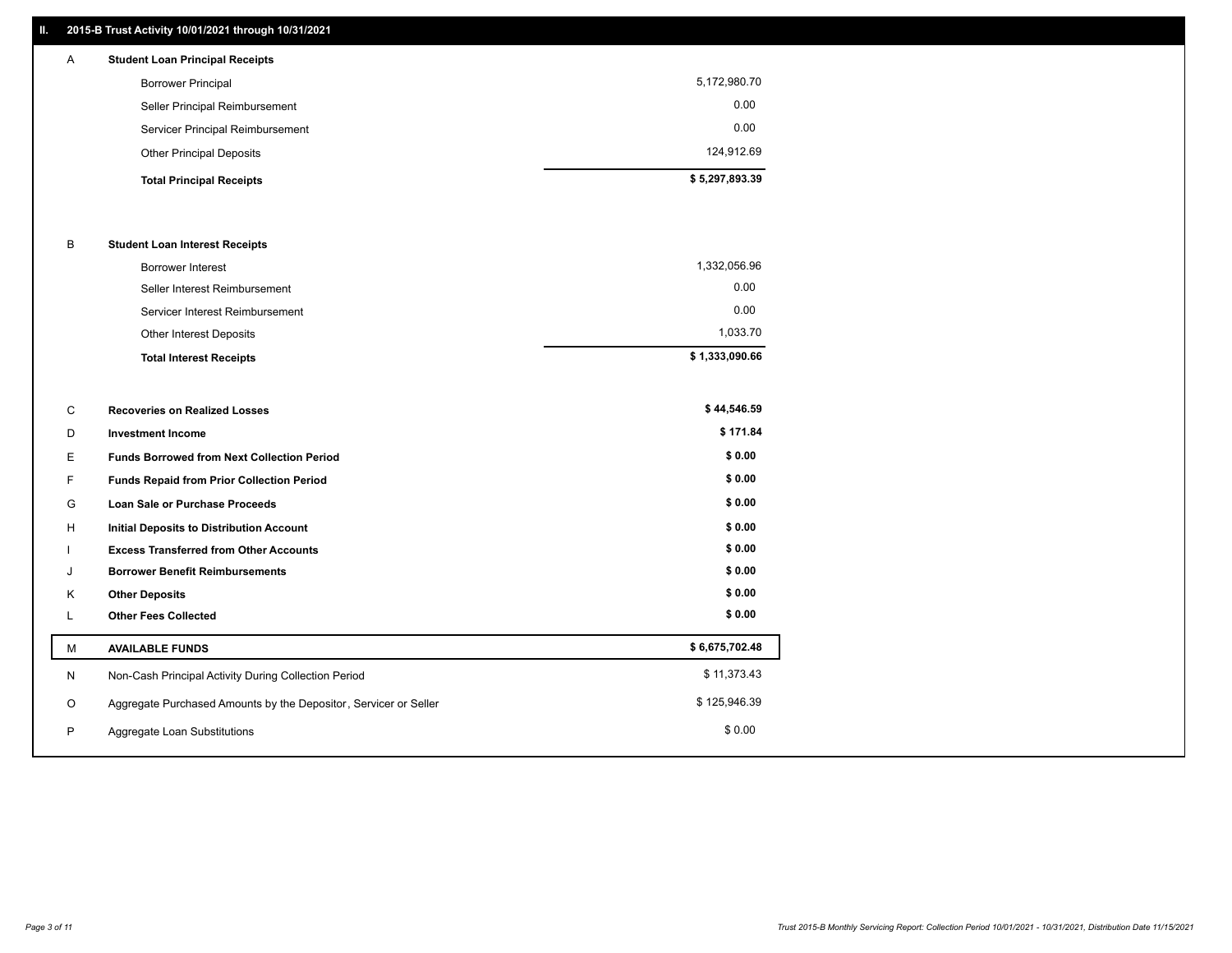| <b>Loans by Repayment Status</b> |                       |                          |            |                                                           |                |                            |                          |         |                                                           |                |                            |
|----------------------------------|-----------------------|--------------------------|------------|-----------------------------------------------------------|----------------|----------------------------|--------------------------|---------|-----------------------------------------------------------|----------------|----------------------------|
|                                  |                       |                          | 10/31/2021 |                                                           |                | 09/30/2021                 |                          |         |                                                           |                |                            |
|                                  |                       | <b>Wtd Avg</b><br>Coupon | # Loans    | Principal and<br><b>Interest Accrued</b><br>to Capitalize | % of Principal | % of Loans in<br>Repay (1) | <b>Wtd Avg</b><br>Coupon | # Loans | Principal and<br><b>Interest Accrued</b><br>to Capitalize | % of Principal | % of Loans in<br>Repay (1) |
| INTERIM:                         | IN SCHOOL             | 9.16%                    | 228        | \$3,814,191.15                                            | 1.551%         | $-$ %                      | 9.10%                    | 270     | \$4,547,773.89                                            | 1.807%         | $-$ %                      |
|                                  | GRACE                 | 9.11%                    | 151        | \$2,860,356.79                                            | 1.163%         | $-$ %                      | 9.14%                    | 154     | \$2,955,282.75                                            | 1.174%         | $-$ %                      |
|                                  | <b>DEFERMENT</b>      | 8.61%                    | 1,552      | \$22,372,866.67                                           | 9.096%         | $-$ %                      | 8.56%                    | 1,571   | \$22,612,198.32                                           | 8.984%         | $-$ %                      |
| <b>REPAYMENT:</b>                | <b>CURRENT</b>        | 7.63%                    | 19,215     | \$201,564,219.19                                          | 81.949%        | 92.923%                    | 7.61%                    | 19,615  | \$205,330,797.35                                          | 81.577%        | 92.664%                    |
|                                  | 30-59 DAYS DELINQUENT | 8.02%                    | 356        | \$5,428,628.28                                            | 2.207%         | 2.503%                     | 8.15%                    | 349     | \$5,237,002.89                                            | 2.081%         | 2.363%                     |
|                                  | 60-89 DAYS DELINQUENT | 7.94%                    | 173        | \$2,919,481.39                                            | 1.187%         | 1.346%                     | 7.59%                    | 142     | \$2,073,903.87                                            | 0.824%         | 0.936%                     |
|                                  | 90+ DAYS DELINQUENT   | 7.76%                    | 122        | \$1,810,458.68                                            | 0.736%         | 0.835%                     | 8.18%                    | 135     | \$2,319,496.85                                            | 0.922%         | 1.047%                     |
|                                  | <b>FORBEARANCE</b>    | 7.54%                    | 417        | \$5,193,678.25                                            | 2.112%         | 2.394%                     | 7.91%                    | 491     | \$6,625,685.18                                            | 2.632%         | 2.990%                     |
| <b>TOTAL</b>                     |                       |                          | 22,214     | \$245,963,880.40                                          | 100.00%        | 100.00%                    |                          | 22,727  | \$251,702,141.10                                          | 100.00%        | 100.00%                    |

Percentages may not total 100% due to rounding \*

1 Loans classified in "Repayment" include any loan for which interim interest only, \$25 fixed payments or full principal and interest payments are due.

|                | <b>Loans by Borrower Status</b>                                                                                              |                          |         |                                                                  |                |                                |                          |         |                                                                  |                |                                |
|----------------|------------------------------------------------------------------------------------------------------------------------------|--------------------------|---------|------------------------------------------------------------------|----------------|--------------------------------|--------------------------|---------|------------------------------------------------------------------|----------------|--------------------------------|
|                |                                                                                                                              |                          |         | 10/31/2021                                                       |                |                                | 09/30/2021               |         |                                                                  |                |                                |
|                |                                                                                                                              | <b>Wtd Avg</b><br>Coupon | # Loans | <b>Principal and</b><br><b>Interest Accrued</b><br>to Capitalize | % of Principal | % of Loans in<br>P&I Repay (2) | <b>Wtd Avg</b><br>Coupon | # Loans | <b>Principal and</b><br><b>Interest Accrued</b><br>to Capitalize | % of Principal | % of Loans in<br>P&I Repay (2) |
| INTERIM:       | IN SCHOOL                                                                                                                    | 8.80%                    | 379     | \$6,088,087.76                                                   | 2.475%         | $-$ %                          | 8.80%                    | 445     | \$7,060,312.66                                                   | 2.805%         | $-$ %                          |
|                | <b>GRACE</b>                                                                                                                 | 8.75%                    | 289     | \$5,076,281.30                                                   | 2.064%         | $-$ %                          | 8.77%                    | 289     | \$5,183,789.17                                                   | 2.059%         | $-$ %                          |
|                | <b>DEFERMENT</b>                                                                                                             | 8.28%                    | 2,682   | \$36,380,867.95                                                  | 14.791%        | $-$ %                          | 8.23%                    | 2,718   | \$36,684,784.08                                                  | 14.575%        | $-$ %                          |
| P&I REPAYMENT: | <b>CURRENT</b>                                                                                                               | 7.61%                    | 17,812  | \$183,345,423.96                                                 | 74.542%        | 92.403%                        | 7.59%                    | 18,178  | \$186,731,787.15                                                 | 74.188%        | 92.089%                        |
|                | 30-59 DAYS DELINQUENT                                                                                                        | 7.98%                    | 344     | \$5,183,968.09                                                   | 2.108%         | 2.613%                         | 8.14%                    | 334     | \$5,059,439.26                                                   | 2.010%         | 2.495%                         |
|                | 60-89 DAYS DELINQUENT                                                                                                        | 7.93%                    | 171     | \$2,908,052.91                                                   | 1.182%         | 1.466%                         | 7.54%                    | 139     | \$2,041,621.87                                                   | 0.811%         | 1.007%                         |
|                | 90+ DAYS DELINQUENT                                                                                                          | 7.72%                    | 120     | \$1,787,520.18                                                   | 0.727%         | 0.901%                         | 8.18%                    | 133     | \$2,314,721.73                                                   | 0.920%         | 1.142%                         |
|                | <b>FORBEARANCE</b>                                                                                                           | 7.54%                    | 417     | \$5,193,678.25                                                   | 2.112%         | 2.618%                         | 7.91%                    | 491     | \$6,625,685.18                                                   | 2.632%         | 3.268%                         |
| <b>TOTAL</b>   |                                                                                                                              |                          | 22,214  | \$245,963,880.40                                                 | 100.00%        | 100.00%                        |                          | 22,727  | \$251,702,141.10                                                 | 100.00%        | 100.00%                        |
|                | Percentages may not total 100% due to rounding                                                                               |                          |         |                                                                  |                |                                |                          |         |                                                                  |                |                                |
|                | 2 Loans classified in "P&I Repayment" includes only those loans for which scheduled principal and interest payments are due. |                          |         |                                                                  |                |                                |                          |         |                                                                  |                |                                |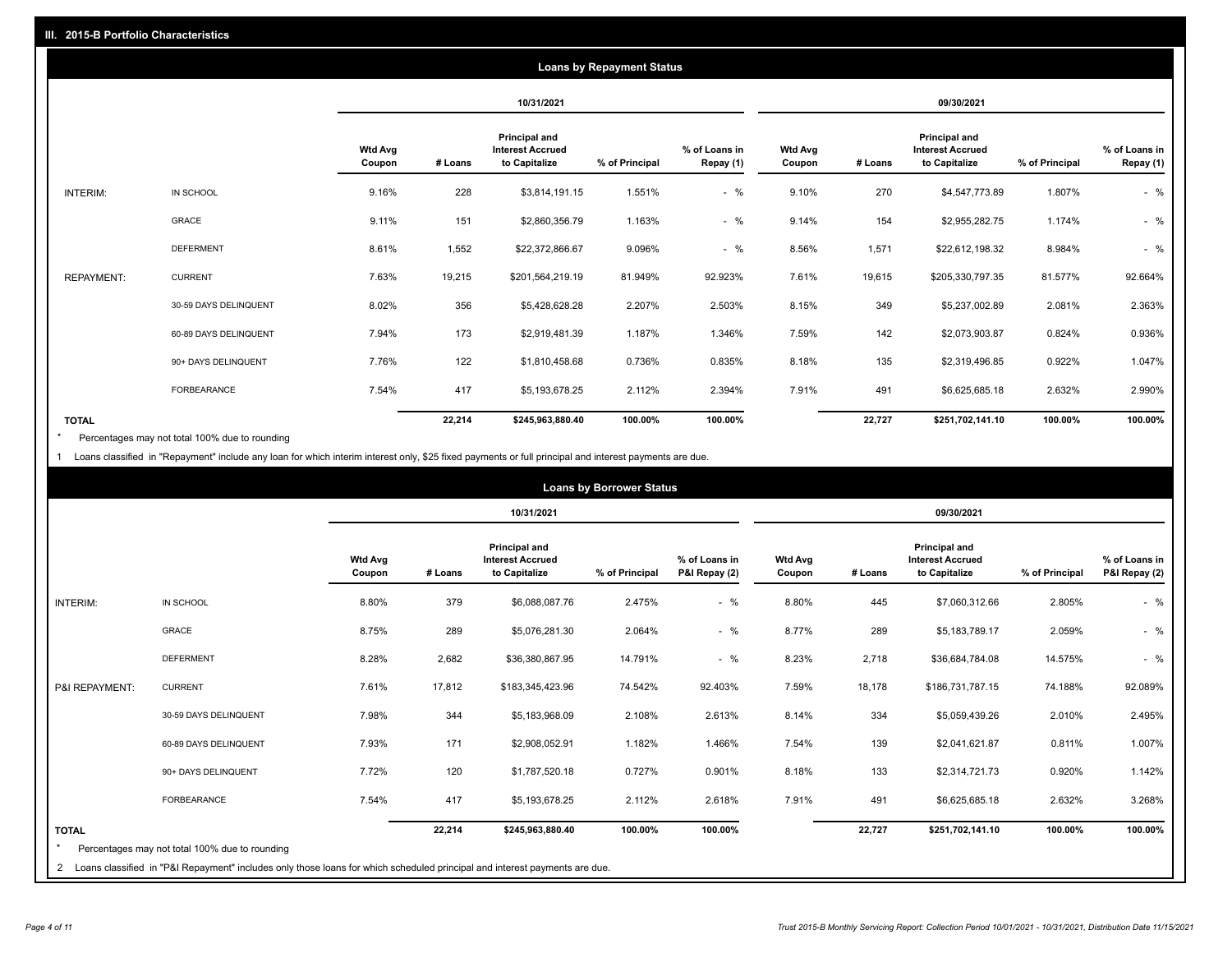|                                                               | 10/31/2021       | 9/30/2021        |
|---------------------------------------------------------------|------------------|------------------|
| Pool Balance                                                  | \$245,963,880.40 | \$251,702,141.10 |
| Total # Loans                                                 | 22,214           | 22,727           |
| Total # Borrowers                                             | 15,407           | 15,751           |
| Weighted Average Coupon                                       | 7.77%            | 7.77%            |
| Weighted Average Remaining Term                               | 125.18           | 125.29           |
| Percent of Pool - Cosigned                                    | 93.2%            | 93.2%            |
| Percent of Pool - Non Cosigned                                | 6.8%             | 6.8%             |
| Borrower Interest Accrued for Period                          | \$1,590,098.90   | \$1,570,500.31   |
| Outstanding Borrower Interest Accrued                         | \$9,218,559.06   | \$9,703,648.69   |
| Gross Principal Realized Loss - Periodic *                    | \$672,717.37     | \$423,241.29     |
| Gross Principal Realized Loss - Cumulative *                  | \$41,487,349.64  | \$40,814,632.27  |
| Recoveries on Realized Losses - Periodic                      | \$44,546.59      | \$71,618.93      |
| Recoveries on Realized Losses - Cumulative                    | \$6,511,340.47   | \$6,466,793.88   |
| Net Losses - Periodic                                         | \$628,170.78     | \$351,622.36     |
| Net Losses - Cumulative                                       | \$34,976,009.17  | \$34,347,838.39  |
| Non-Cash Principal Activity - Capitalized Interest            | \$687,533.32     | \$381,283.05     |
| Since Issued Total Constant Prepayment Rate (CPR) (1)         | 8.41%            | 8.40%            |
| <b>Loan Substitutions</b>                                     | \$0.00           | \$0.00           |
| <b>Cumulative Loan Substitutions</b>                          | \$0.00           | \$0.00           |
| <b>Unpaid Servicing Fees</b>                                  | \$0.00           | \$0.00           |
| <b>Unpaid Administration Fees</b>                             | \$0.00           | \$0.00           |
| <b>Unpaid Carryover Servicing Fees</b>                        | \$0.00           | \$0.00           |
| Note Interest Shortfall                                       | \$0.00           | \$0.00           |
| Loans in Modification                                         | \$27,251,066.53  | \$27,652,385.72  |
| % of Loans in Modification as a % of Loans in Repayment (P&I) | 14.11%           | 14.10%           |
|                                                               |                  |                  |
| % Annualized Gross Principal Realized Loss - Periodic as a %  |                  |                  |
| of Loans in Repayment (P&I) * 12                              | 4.18%            | 2.59%            |
| % Gross Principal Realized Loss - Cumulative as a % of        |                  |                  |
| Original Pool Balance                                         | 5.58%            | 5.49%            |

\* In accordance with the Servicer's current policies and procedures, after September 1, 2017 loans subject to bankruptcy claims generally will not be reported as a charged- off unless and until they are delinquent for 120

(1) Since Issued Total CPR calculations found in monthly servicing reports issued on or prior to September 15, 2015 originally included loans that were removed from the pool by the sponsor because they became ineligible fo pool between the cut-off date and settlement date. On October 5, 2015, Since Issued Total CPR calculations were revised to exclude these loans and all prior monthly servicing reports were restated. For additional informati 'Since Issued CPR Methodology' found in section VIII of this report .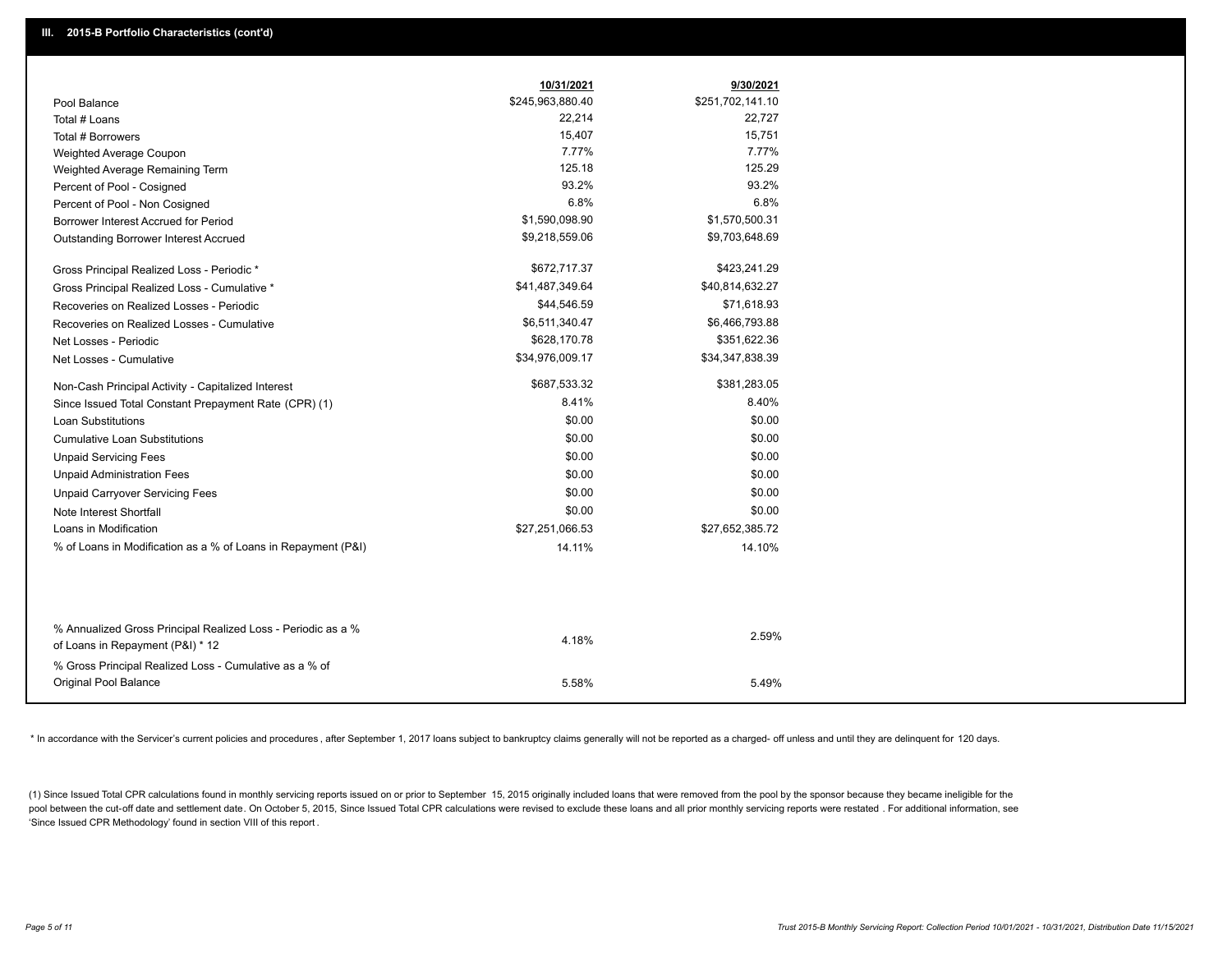#### **Loan Program**  A

|                                    | Weighted<br># LOANS<br>Average |          | <b>\$ AMOUNT</b> | $%$ *    |
|------------------------------------|--------------------------------|----------|------------------|----------|
| - Smart Option Interest-Only Loans | 6.69%                          | 3,766    | \$26,804,714.75  | 10.898%  |
| - Smart Option Fixed Pay Loans     | 7.63%                          | 6,024    | \$77,055,918.95  | 31.328%  |
| - Smart Option Deferred Loans      | 8.05%                          | 12,424   | \$142,103,246.70 | 57.774%  |
| - Other Loan Programs              | $0.00\%$                       | $\Omega$ | \$0.00           | 0.000%   |
| <b>Total</b>                       | 7.77%                          | 22,214   | \$245,963,880.40 | 100.000% |

\* Percentages may not total 100% due to rounding

B

C

**Index Type**

|                       | Weighted<br>Average | # LOANS | <b>\$ AMOUNT</b> | % *       |
|-----------------------|---------------------|---------|------------------|-----------|
| - Fixed Rate Loans    | 7.65%               | 4,768   | \$68,115,646.12  | 27.693%   |
| - LIBOR Indexed Loans | 7.82%               | 17.446  | \$177,848,234.28 | 72.307%   |
| - Other Index Rates   | $0.00\%$            |         | \$0.00           | $0.000\%$ |
| <b>Total</b>          | 7.77%               | 22,214  | \$245,963,880.40 | 100.000%  |

\* Percentages may not total 100% due to rounding

# **Weighted Average Recent FICO**

| 1,507<br>1,531<br>2,422 | \$18,385,772.31<br>\$17,509,667.82 | 7.475%<br>7.119% |
|-------------------------|------------------------------------|------------------|
|                         |                                    |                  |
|                         |                                    |                  |
|                         | \$29,100,960.91                    | 11.831%          |
| 4,654                   | \$55,270,588.38                    | 22.471%          |
| 12,100                  | \$125,696,890.98                   | 51.104%          |
| 0                       | \$0.00                             | 0.000%           |
| 22,214                  | \$245,963,880.40                   | 100.000%         |
|                         |                                    |                  |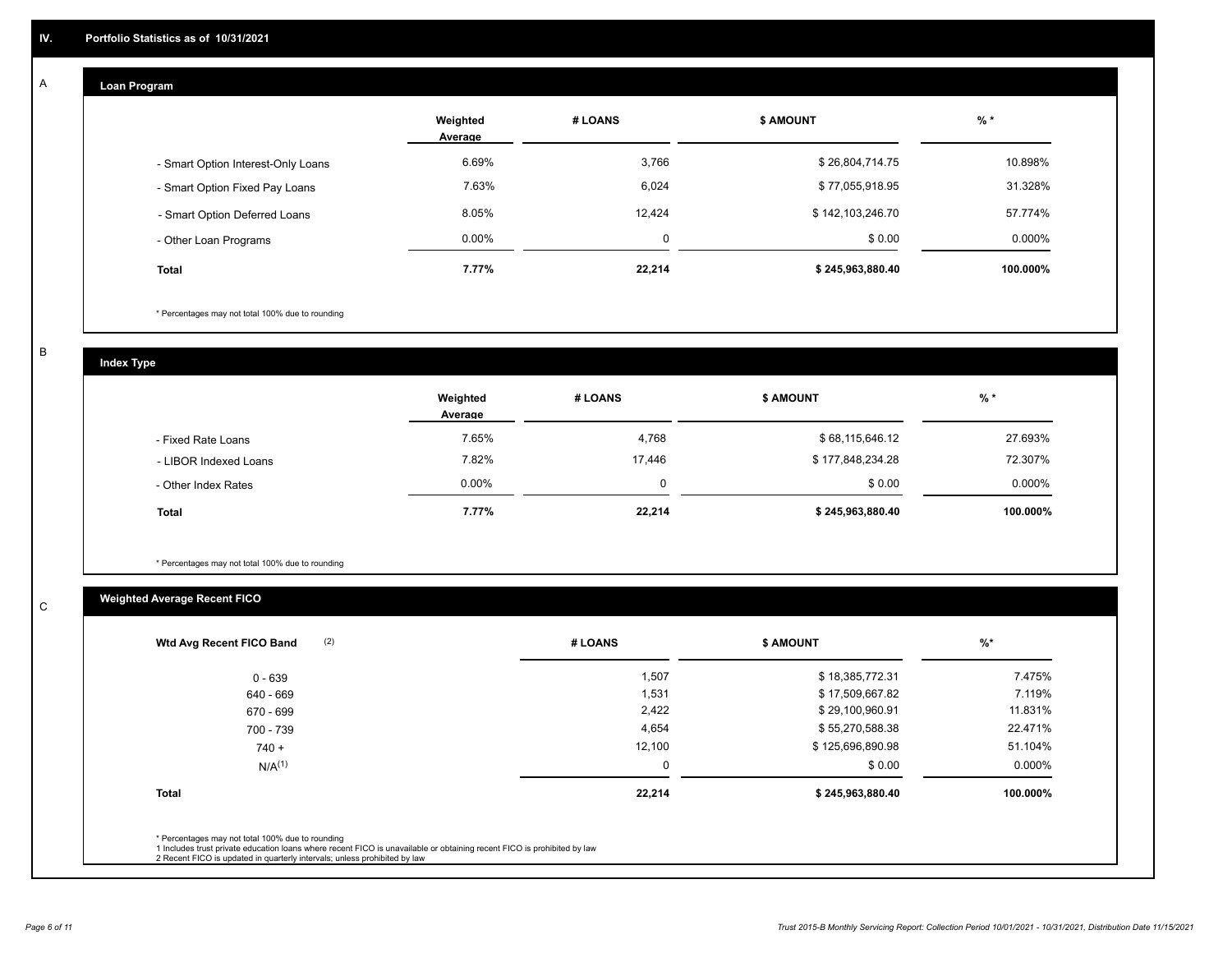| V. |                        | 2015-B Reserve Account and Principal Distribution Calculations                                      |                  |  |
|----|------------------------|-----------------------------------------------------------------------------------------------------|------------------|--|
| А. | <b>Reserve Account</b> |                                                                                                     |                  |  |
|    |                        | Specified Reserve Account Balance                                                                   | \$1,896,081.00   |  |
|    |                        | Actual Reserve Account Balance                                                                      | \$1,896,081.00   |  |
| В. |                        | <b>Principal Distribution Amount</b>                                                                |                  |  |
|    | i.                     | Class A Notes Outstanding                                                                           | \$98,274,586.10  |  |
|    | Pool Balance<br>ii.    |                                                                                                     | \$245,963,880.40 |  |
|    | iii.                   | First Priority Principal Distribution Amount (i - ii)                                               | \$0.00           |  |
|    |                        |                                                                                                     | \$168,274,586.10 |  |
|    | iv.                    | Class A and B Notes Outstanding                                                                     | \$0.00           |  |
|    | ٧.                     | First Priority Principal Distribution Amount                                                        |                  |  |
|    | Pool Balance<br>vi.    |                                                                                                     | \$245,963,880.40 |  |
|    | vii.                   | Specified Overcollateralization Amount                                                              | \$83,427,555.00  |  |
|    | viii.                  | Available Funds (after payment of waterfall items A through H)                                      | \$5,945,604.93   |  |
|    | ix.                    | <b>Class C Notes Outstanding</b>                                                                    | \$50,000,000.00  |  |
|    | х.                     | Regular Principal Distribution Amount (if (iv > 0, (iv - v) - (vi - vii), min(viii, ix))            | \$5,738,260.70   |  |
|    | Pool Balance           |                                                                                                     | \$245,963,880.40 |  |
|    | xi.                    |                                                                                                     |                  |  |
|    | xii.                   | 10% of Initial Pool Balance                                                                         | \$74,339,449.62  |  |
|    | xiii.                  | First Priority Principal Distribution Amount                                                        | \$0.00           |  |
|    | xiv.                   | Regular Principal Distribution Amount                                                               | \$5,738,260.70   |  |
|    | XV.                    | Available Funds (after payment of waterfall items A through J)                                      | \$207,344.23     |  |
|    |                        | xvi. Additional Principal Distribution Amount (if( $ix \le x$ , min( $xv$ , $xi$ - $xiii - xiv$ ))) | \$0.00           |  |
|    |                        |                                                                                                     |                  |  |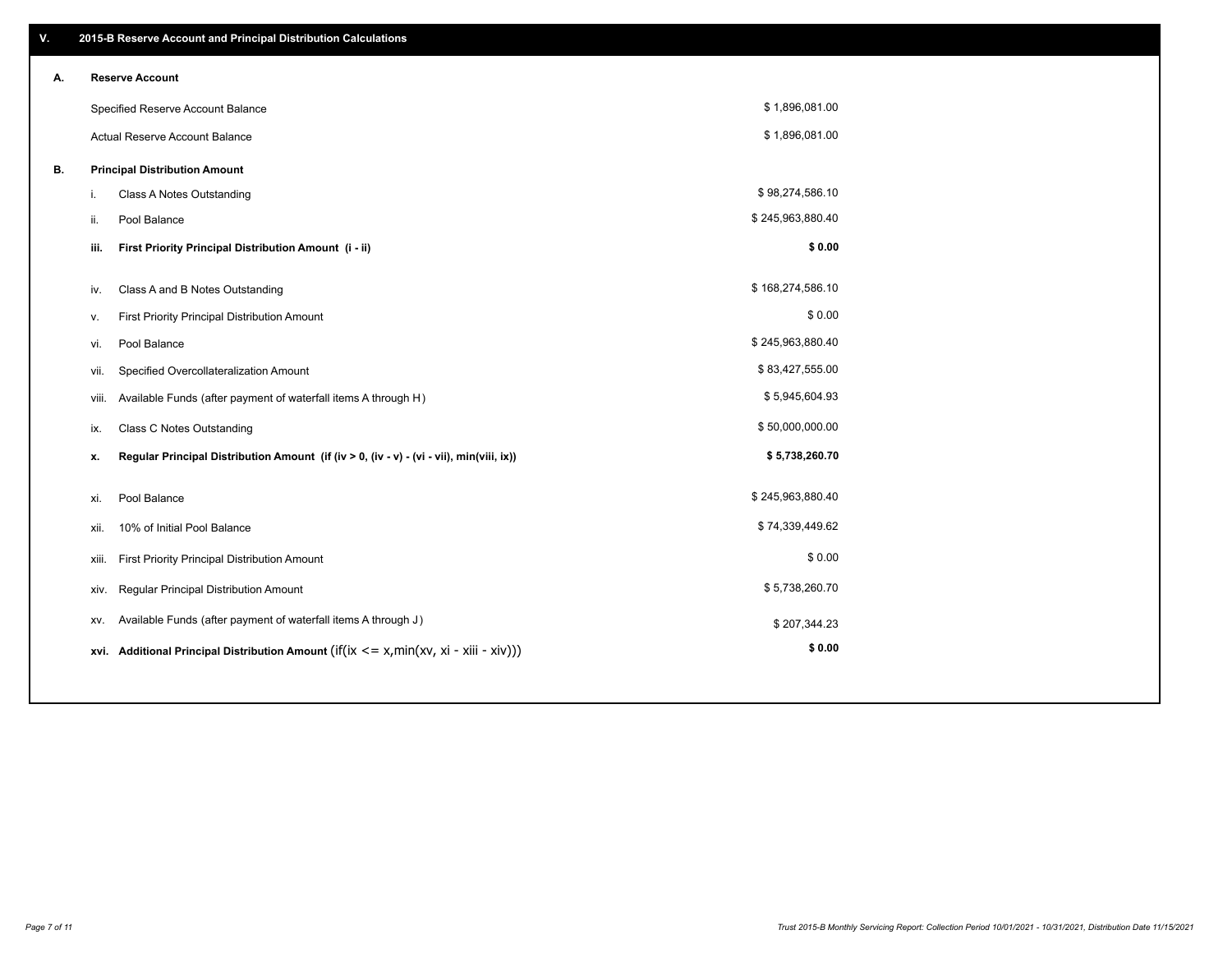|   |                                                         | Paid           | <b>Funds Balance</b> |
|---|---------------------------------------------------------|----------------|----------------------|
|   | <b>Total Available Funds</b>                            |                | \$6,675,702.48       |
| Α | <b>Trustee Fees</b>                                     | \$0.00         | \$6,675,702.48       |
| B | <b>Servicing Fees</b>                                   | \$163,643.25   | \$6,512,059.23       |
| C | i. Administration Fees                                  | \$8,333.00     | \$6,503,726.23       |
|   | ii. Unreimbursed Administrator Advances plus any Unpaid | \$0.00         | \$6,503,726.23       |
| D | Class A Noteholders Interest Distribution Amount        | \$166,454.63   | \$6,337,271.60       |
| Е | <b>First Priority Principal Payment</b>                 | \$0.00         | \$6,337,271.60       |
| F | Class B Noteholders Interest Distribution Amount        | \$204,166.67   | \$6,133,104.93       |
| G | <b>Class C Noteholders Interest Distribution Amount</b> | \$187,500.00   | \$5,945,604.93       |
| H | <b>Reinstatement Reserve Account</b>                    | \$0.00         | \$5,945,604.93       |
|   | <b>Regular Principal Distribution</b>                   | \$5,738,260.70 | \$207,344.23         |
| J | <b>Carryover Servicing Fees</b>                         | \$0.00         | \$207,344.23         |
| Κ | Additional Principal Distribution Amount                | \$0.00         | \$207,344.23         |
| L | Unpaid Expenses of Trustee                              | \$0.00         | \$207,344.23         |
| M | Unpaid Expenses of Administrator                        | \$0.00         | \$207,344.23         |
| N | Remaining Funds to the Residual Certificateholders      | \$207,344.23   | \$0.00               |

## **Waterfall Conditions**

| А. |      | <b>Class C Noteholders' Interest Distribution Condition</b>                        |                  |  |
|----|------|------------------------------------------------------------------------------------|------------------|--|
|    |      | Pool Balance                                                                       | \$245,963,880.40 |  |
|    | ii.  | Class A and B Notes Outstanding                                                    | \$168,274,586.10 |  |
|    | iii. | Class C Noteholders' Interest Distribution Ratio (i / ii)                          | 146.17%          |  |
|    | iv.  | Minimum Ratio                                                                      | 110.00%          |  |
|    | V.   | Is the Class C Noteholders' Interest Distribution Condition Satisfied (iii $>$ iv) |                  |  |
|    |      |                                                                                    |                  |  |

\* If the Class C Noteholders' Interest Distribution Condition is satisfied then the amount of interest accrued at the Class C Rate for the Accrual Period is Released on the distribution Date .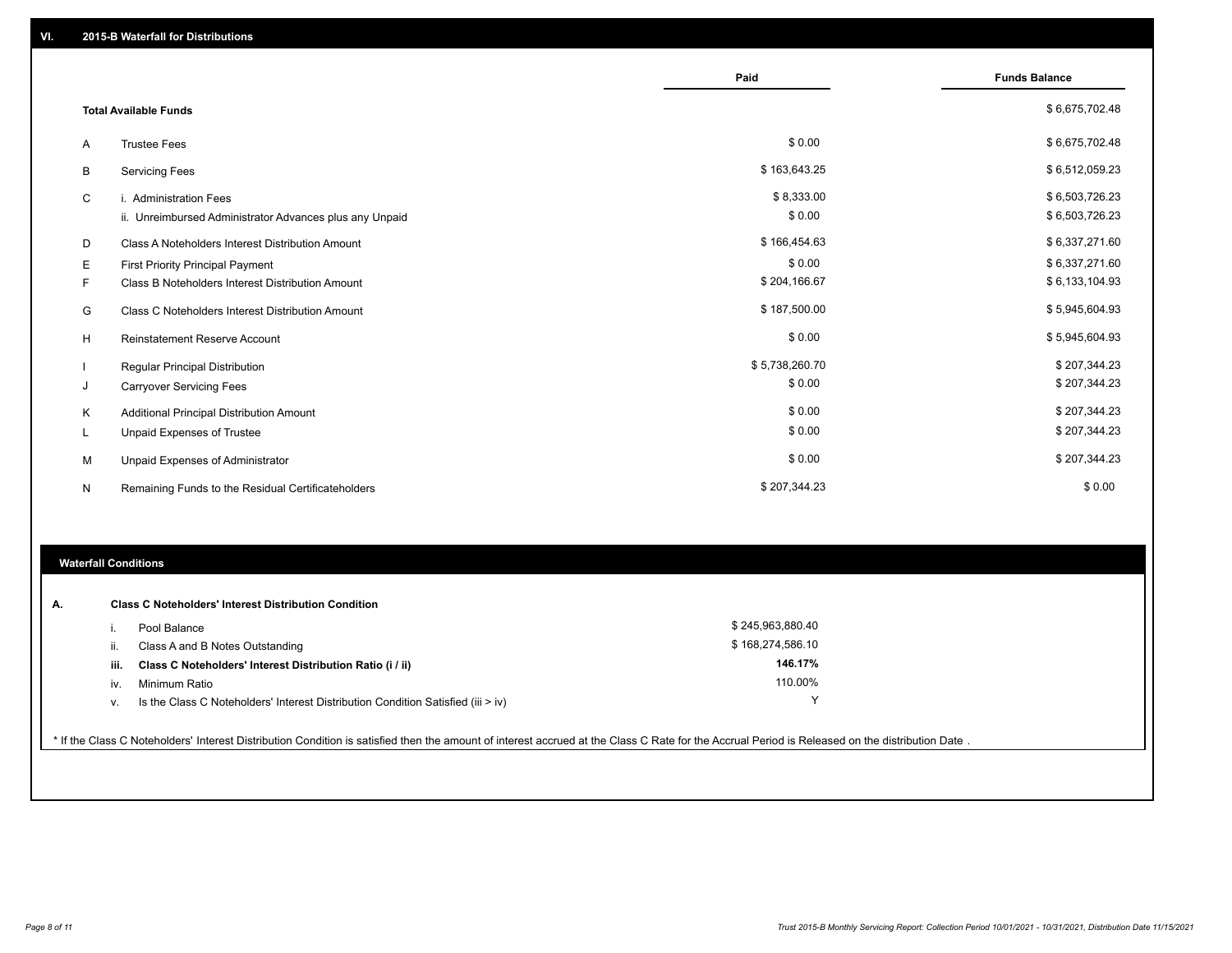# Ending Balance Factor Paydown Factor 0.020348442 0.020348442 0.000000000 Ending Principal Balance \$ 75,000,000.00 \$ 11,939,625.81 \$ \$5,596,699.59 \$ 5,596,699.59 \$ 75,000,000.00 Principal Paid \$3,906,900.91 \$ 1,831,359.79 \$ - \$ - \$ - \$ - Interest Shortfall \$ 39,352.21 \$ 8,252.94 \$ 118,849.48 Interest Paid Total Interest Due \$ 39,352.21 \$ 8,252.94 \$ 118,849.48 \$ - \$ - \$ - Interest Shortfall from Prior Period Plus Accrued Interest Current Interest Due \$ 39,352.21 \$ 8,252.94 \$ 118,849.48 Accrued Interest Factor 0.002483333 0.001111049 0.001584660 Interest Rate\* 2.98000% 1.29025% 1.84025% Daycount Fraction 0.08333333 0.08611111 0.08611111 Accrual Period End 11/15/2021 11/15/2021 11/15/2021 Accrual Period Begin 10/15/2021 10/15/2021 10/15/2021 Record Date (Days Prior to Distribution) **1 NEW YORK BUSINESS DAY** 1 NEW YORK BUSINESS DAY 1 NEW YORK BUSINESS DAY Spread/Fixed Rate 2.98% 1.20% 1.75% Index FIXED LIBOR LIBOR Beginning Balance \$ 15,000,000.00 \$ \$ 15,846,526.72 \$ \$ 7,428,059.38 \$ 75,000,000.00 \$ 75,000,000.00 \$ \$ 75,000 Cusip/Isin 78448QAB4 78448QAC2 78448QAD0 **A2A A2B A3** 0.062185551 0.062185551 1.000000000 **Distribution Amounts**

\* Pay rates for Current Distribution. For the interest rates applicable to the next distribution date, please see https://www.salliemae.com/about/investors/data/SMBabrate.txt.

**VII. 2015-B Distributions**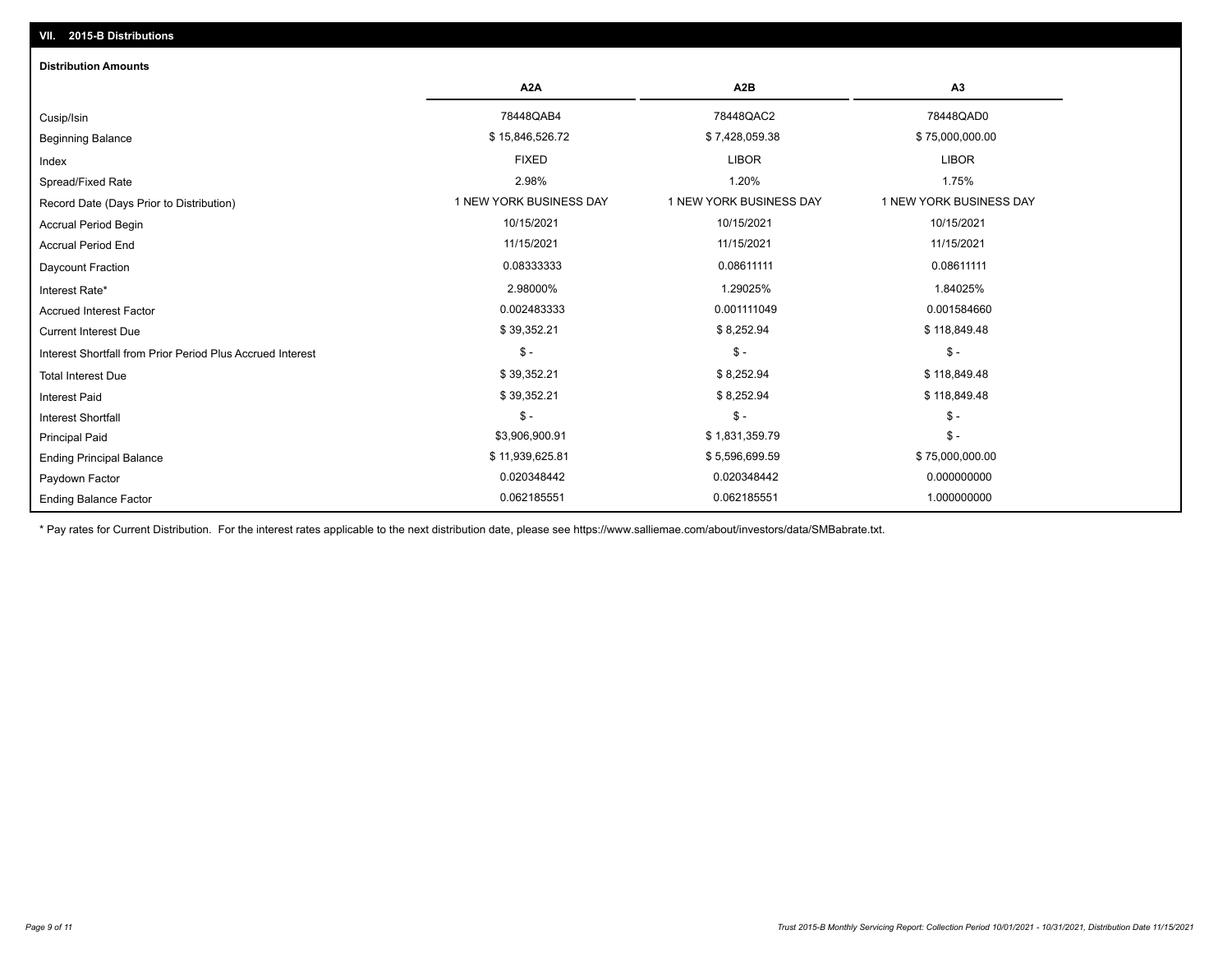| VII. 2015-B Distributions                                  |                         |                         |
|------------------------------------------------------------|-------------------------|-------------------------|
| <b>Distribution Amounts</b>                                |                         |                         |
|                                                            | в                       | c                       |
| Cusip/Isin                                                 | 78448QAE8               | 78448QAF5               |
| <b>Beginning Balance</b>                                   | \$70,000,000.00         | \$50,000,000.00         |
| Index                                                      | <b>FIXED</b>            | <b>FIXED</b>            |
| Spread/Fixed Rate                                          | 3.50%                   | 4.50%                   |
| Record Date (Days Prior to Distribution)                   | 1 NEW YORK BUSINESS DAY | 1 NEW YORK BUSINESS DAY |
| Accrual Period Begin                                       | 10/15/2021              | 10/15/2021              |
| <b>Accrual Period End</b>                                  | 11/15/2021              | 11/15/2021              |
| Daycount Fraction                                          | 0.08333333              | 0.08333333              |
| Interest Rate*                                             | 3.50000%                | 4.50000%                |
| <b>Accrued Interest Factor</b>                             | 0.002916667             | 0.003750000             |
| <b>Current Interest Due</b>                                | \$204,166.67            | \$187,500.00            |
| Interest Shortfall from Prior Period Plus Accrued Interest | $$ -$                   | $\frac{2}{3}$ -         |
| <b>Total Interest Due</b>                                  | \$204,166.67            | \$187,500.00            |
| <b>Interest Paid</b>                                       | \$204,166.67            | \$187,500.00            |
| Interest Shortfall                                         | $$ -$                   | $\frac{1}{2}$           |
| <b>Principal Paid</b>                                      | $$ -$                   | $S -$                   |
| <b>Ending Principal Balance</b>                            | \$70,000,000.00         | \$50,000,000.00         |
| Paydown Factor                                             | 0.000000000             | 0.000000000             |
| <b>Ending Balance Factor</b>                               | 1.000000000             | 1.000000000             |

\* Pay rates for Current Distribution. For the interest rates applicable to the next distribution date, please see https://www.salliemae.com/about/investors/data/SMBabrate.txt.